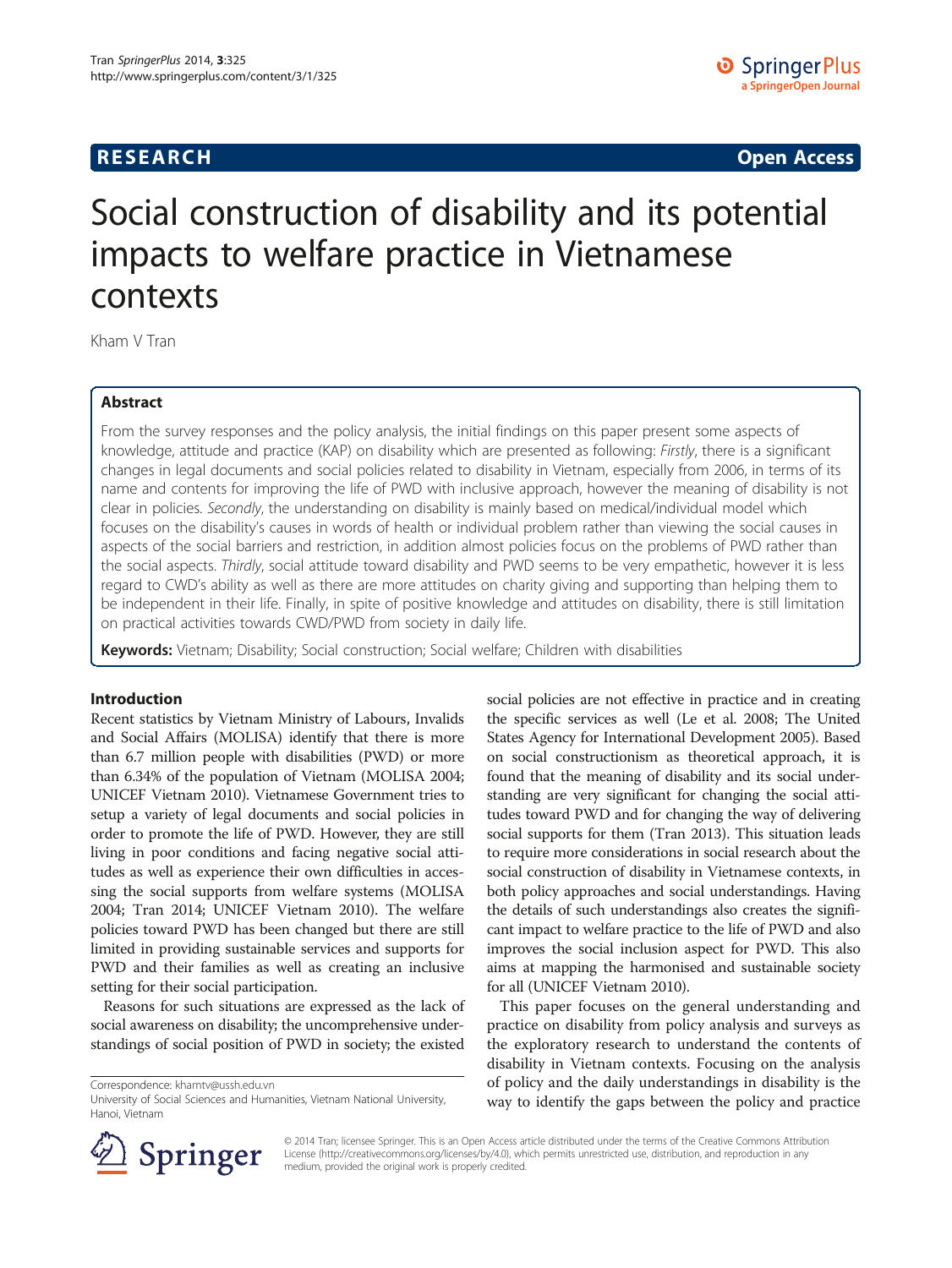in area of disability. This work paper aims at making the recommendation for promoting social inclusion of CWD in Vietnam in ideas of social welfare reform and social work practice.

From the survey with 230 participants and the policy analysis, the initial findings on this paper present some aspects of knowledge, attitude and practice (KAP) on disability which are presented as following: Firstly, there is a significant changes in legal documents and social policies related to disability in Vietnam, especially from 2006, in terms of its name, its contents for improving the life of PWD with inclusive approach, however the meaning of disability is not clear in policies. Secondly, the understanding on disability is mainly based on medical/individual model which focuses on the disability's causes in words of health or individual problem rather than viewing the social causes in aspects of the social barriers and restriction, and almost policies focus on the problems of PWD rather than the social aspects. Thirdly, social attitude toward disability and PWD seems to be very empathetic, however it is less regard to CWD's ability as well as there are more attitudes on charity giving and supporting than helping them to be independent in their life. Finally, in spite of positive knowledge and attitudes on disability, there is still limitation on practical activities towards CWD/PWD from society in daily life.

### Methods

Methods for collecting and generating data and implications for satisfying the research aims in this paper, based on the initial outcomes of the research on children with disabilities in Hanoi-Vietnam, consist of social analysis and survey. They are two main methods on the research process, based on the model of Crotty, which includes four significant elements as: Epistemology, theoretical perspective, methodology and research method (Crotty [1998](#page-8-0)).

### Document analysis

Legal documents and social policies, in areas of disability since 1986, are analysed with two main aspects: The name of disability and its contents relating to the life of PWD in terms of education, health care, employment, transportation and accessibility.

# Survey

Survey's research populations are included as: CWD, CWND in mainstream schools, parents of CWD, teachers and community persons who experience their life with CWD. The questionnaires are delivered from school to families with CWD and those people living around CWD's houses. In order to make the simplicity of survey data, research participants are grouped into PWD and PWND.

There are three parts on the survey. The first part consists of 7 questions on general information. The second

part includes 3 main questions in terms of knowledge, awareness and practice toward disability. Inaddition, the third one has 5 questions on daily activities experienced by CWD. Research participants, including CWD, children with non-disabilities (CWND), teachers, parents of children with/without disabilities, are chosen in mainstream schools in one district of Hanoi, Vietnam. They are free to attend this research. This research focuses only CWD in types of mobility and vision impairment. For those CWD in term of visionary, the researcher reads aloud the content of survey and write-down the answers. The total number of research participants is 230.

Written informed consent was obtained from research participants for conducting the research and having publication of the research report. The research ethics is followed the approval by Vietnam National University-Hanoi, number QG.14.38.

# Findings

# Social construction of disability in Vietnamese legal documents and social policies

Following the United Nations' Convention on the Rights of Person, Vietnam approved the Law on Disabilities, 2010 (Vietnam National Assembly [2010](#page-9-0)). And it is found that there has been a fruitful legal system on disability and PWD at present, which regard to the rights to have equal opportunities and access to health, education and jobs (MOLISA [2004](#page-8-0)). These documents in Vietnam are made on the basis of international accords and conventions such as the UN Convention of the Rights of the Child (UNICEF [1989](#page-8-0)); Salamanca Statement and Framework for Action on Special Needs Educations (UNESCO [1984](#page-8-0)); and the UN Convention on the Rights of Persons with Disabilities (United Nations [2006\)](#page-8-0). The social construction of disability is understood in following aspects:

# The name of disability

Among the available legal documents in Law Database released by the Vietnam National Assembly's Office [\(http://](http://vietlaw.gov.vn/) [vietlaw.gov.vn\)](http://vietlaw.gov.vn/), there are differences in the name of documents in terms of disability and impairment in Vietnamese. The word "tàn tật" implied its meanings as the impairment while the word "khuyết tật" has its meaning as "disability". Searching with "khuyết tật" is given with only two findings, one approved in 2009 and one in 2010, while the findings for "tàn tật" present 16 findings. Among the latter findings, there are 3 in 2007, 4 in 2006, and the 9 others in the period 1992 to 2005.

It is found that the signal for changes of social awareness on disability was started from 2009, at that time the Vietnamese Government and its ministries started to draft the first Law on PWD. It's also interested that Vietnam did sign the UN's Convention on the rights for PWD in 2006 however the changes on the understandings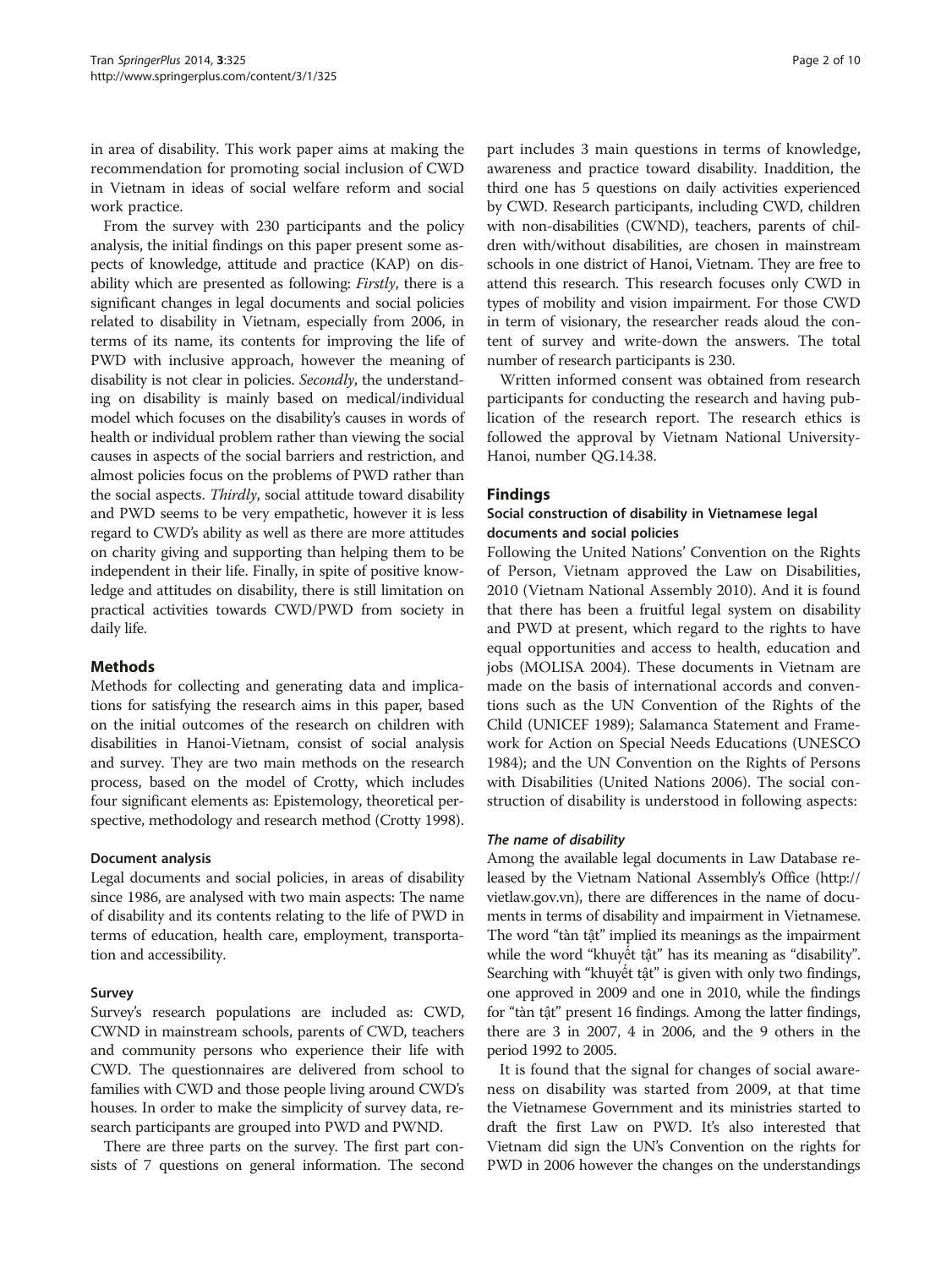on disability in term of its name in policies were clearly appeared since 2009. While searching and comparing these words in [http://thuvienphapluat.vn,](http://thuvienphapluat.vn/) one of the sites providing legal documents in all aspects, it is found that the total numbers of law and legal documents with the name of Impaired (tàn tật) and Disability (khuyết tật) in their titles are 95, in which 62 are belong to the group I (tàn tật) and the rests are for group II (khuyết tật) (Table 1).

The high density of these documents on both impairment and disability is around the period from to 2009. It is found that there is a great impact from the international conventions on the Rights for PWD, in which Vietnam signed in 2006 but it is still not ratified. Furthermore, this period was also the time the Vietnamese government and its ministries tried to draft and approve the Law on PWD (Vietnam National Assembly [2010](#page-9-0)). Among these documents, the definition of disability was not identified only ideas about the PWD and types of PWD are made from the International legal documents.

The name of disability was appeared in the legal documents since 2003 while the concept of impairment was mostly disappeared from 2009, one year before the approval of the law on PWD and it was also meant that the later term was still existed for 3 years in Vietnamese context after signing the UN's convention on the rights of PWD. Changing the way to label the implications of disability from "Tàn Tật" to "Khuyết tật" also confirmed the State efforts on applying the international and regional documents in practice as well as changing in the social awareness on disability positively.

#### Education

This is the first priority on policies on area of disability in Vietnam. There are great numbers of policies on support for PWD in terms of: assessing to education, the rights of institutions and people involved in providing education for PWD and regulations on the suitable forms of education for PWD. The most important laws and policies include the Law on Education (Vietnam National Assembly [2005a](#page-9-0)), the decision on inclusive education for PWD, and Law on PWD (Vietnam National Assembly [2010](#page-9-0)) as well.

These policies stated the responsibilities of the State, organisations, families and individuals on education for PWD (Vietnam National Assembly [2005a:](#page-9-0)23). They also

As the results, the education for PWD is formed with three modules: inclusive education, special education and integrated/semi-inclusive education. The third form is known as community based schools and classes at communes, mixed classes, schools with village-based classes, ethnic boarding schools, flexible classes, love classes which are formed to serve the needs for care, education and rehabilitation for PWD and children with special needs. It is stated that education for PWD is still limited in aspects of quantity and quality. The rate for mobilising CWD going to school is quite low, just around 28% and at low level, mainly at kindergarten and primary level. The number of special institutions is slightly increased, which is still insufficient and low quality. Recently, the State and related ministries and organisations have paid more attentions on training skills for teachers and providing more facilities in inclusive education.

#### Vocational training and employment

Vocational training and employment are important contents for creating and promoting jobs for PWD and the significant ways for them to gradually and sustainably integrate into the community (National Coordinating Council on Disability [2010\)](#page-8-0). The significant policies in this section are the Labour Code (Vietnam National Assembly [2002](#page-8-0)), the Ordinance on PWD (Vietnam National Assembly [1998\)](#page-8-0) and the Law on PWD (Vietnam National Assembly [2010\)](#page-9-0).

The main ideas of policies on vocational training and employments are stated in identifying the minimum proportion of the workforce with disabilities in each company or organization; defining legal provisions on vocational training, creating job for PWD, support for enterprises and policies on recruiting PWD in work force. There are more specific requirements on training and creating job for PWD as well as creating good conditions for not only PWD, but also for PWND and the enterprises.

Changes on vocational training and employment for PWD has been acknowledged and progressed but the rate of PWD being trained with career skills and being recruited into workforce is still low. There is a big gap between the directions on policy and the practice, especially on aspect of recruiting and preparing the workplace for PWD and PWND.

Table 1 Number of legal documents in term of Tàn Tật and Khuyết tật in Vietnam (from 1986 to 2013)

|              | -                 |      |      |      |      |          |      |      |              |
|--------------|-------------------|------|------|------|------|----------|------|------|--------------|
|              | From 1986 to 2002 | 2003 | 2004 | 2005 | 2006 | 2007     | 2008 | 2009 | 2010 to 2013 |
|              | <u>_</u>          |      |      |      |      | 10       |      |      |              |
| Ш            |                   |      |      |      |      | $\Delta$ |      |      | 30           |
| <b>Total</b> | 23                |      |      |      | 10   | 14       |      |      |              |

Note: (I) number of legal documents with the name of "Tàn Tật" in their titles. (II) number of legal documents with the name of "Khuyết tật" in their titles.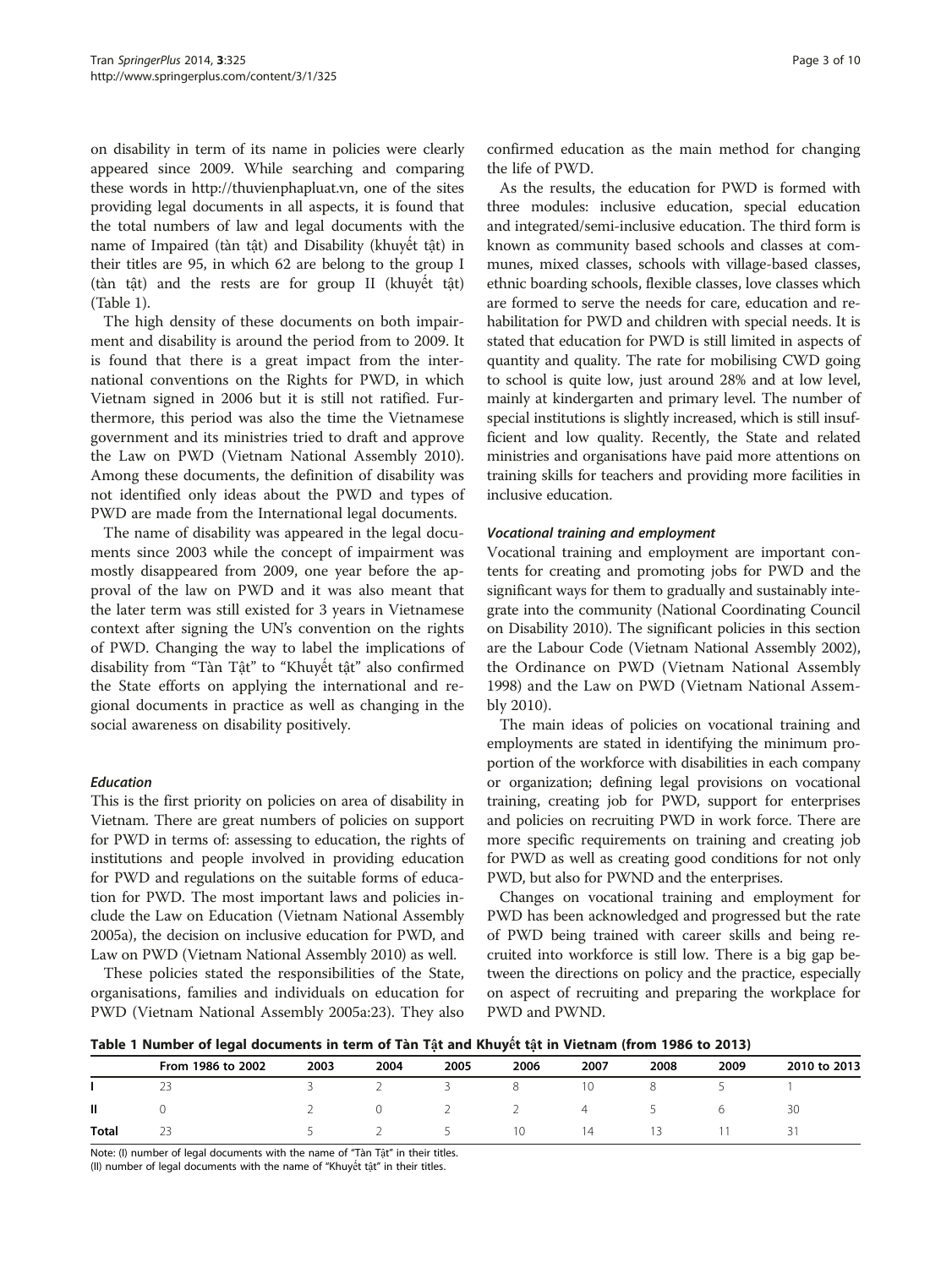#### Health care

In Vietnam, health care for PWD is identified as the responsibility of the Ministry of Health in the collaboration with related ministries and branches to delivering specific programs. Currently, there are some significant policies in this area as Community based functional rehabilitation strategy, Law on health insurance (Vietnam National Assembly [2008](#page-9-0)), the law on PWD (Vietnam National Assembly [2010](#page-9-0)) and wide ranges of specific policies by Ministry of Health. The main ideas from these documents are aimed at refining the criteria for classifying types of disability and levels of disability severity; implementing community based rehabilitation; improving staff's expertise about functional rehabilitation, particularly for those on working at local health care providers; developing services of early identification and intervention for CWD.

The outputs of these polices are positive as 100% PWD in low-income are provided with health insurance cards, nearly 300 thousand PWD are supported with orthopaedic and functional rehabilitation and assisted devices as wheelchairs, pushchairs, artificial limbs (National Coordinating Council on Disability [2010](#page-8-0)). In terms of financial supports for health check and functional rehabilitation, 53.4% of PWD have been entitled. With social development, the health care and social protection for PWD is being properly concerned with aims at health care supports and developing services for early identification and intervention for PWD. However, PWD are still limited with accessibility to health services, especially in rural and remote areas or the problems of service quality, only 46% of dispensaries is satisfied with health care supports (National Coordinating Council on Disability [2010](#page-8-0)).

#### Social protection and social assistance

The Vietnam National Assembly approved the Law on protecting, caring and educating children in 2004 which is a specific law outlining the responsibilities of individual, family, organisation and society in protecting, caring and educating children. It also defines the roles and responsibilities of NGOs in Vietnam on taking care children (Vietnam National Assembly [2004\)](#page-9-0). Policies on social assistance are included in two categories: regular and relief assistance. These policies are significant for supporting vulnerable groups to stabilise their lives and improve their ability on risk prevention and resistance. They are identified in the areas of supporting PWD who lost their working capacity on using the State budget, in this approach the socialising assistance was broadened and resulted in partial contribution of finance to the limited State budget.

Recent reports stated that monthly finance assistance has been provided to nearly 400,000 PWD and nearly 9000 households with 2 PWD or more (MOLISA [2009;](#page-8-0) National Coordinating Council on Disability [2010\)](#page-8-0). It is increased 4 times in comparison to that numbers of entitled PWD in

1998. Other social assistances for PWD in the categories of war related as veterans and Agent Orange's victims are also provided for up to a million people monthly. And the social assistance establishments have been increased in the number. By the end of 2008, there were 572 units across the country with the host of 14,613 persons (National Coordinating Council on Disability [2010\)](#page-8-0).

In this aspect, not all PWD are benefited from these social policies, just only those in severe or in poverty conditions. This situation is existed due to the limited State budget, as well as there is lack of specific identification of disability and the methods on disability registration as well.

#### Cultural and sport activities

Legal documents on culture, sports and entertainment have been stipulated to create preferential conditions for PWD to participate in, to receive training in, to compete and develop their talents in sports, culture and arts as well as to enjoy cultural and sport values. Major legal documents to be mentioned include Law on Physical Training and Sports (Vietnam National Assembly [2006a](#page-9-0)) and The Law on PWD (Vietnam National Assembly [2010](#page-9-0)) as well.

Recent research stated that PWD are still hidden from sport and cultural activities and there is also lack of activities for PWD (Le et al. [2008](#page-8-0); National Coordinating Council on Disability [2010;](#page-8-0) UNICEF Vietnam [2010\)](#page-8-0). The causes for this situation is in term of lacking of spaces and suitable activities for PWD, almost sport facilities in communities are inadequate, not comprehensive and not suitable for PWD. Almost public cultural facilities such as cinemas, theatres and libraries are hard for PWD to access.

#### Transportation and public accessibility

To support PWD to get access to public transportation and infrastructure, the government has stipulated various legal documents that regulate priorities given to PWD joining traffic. The legislation also specifies standards by which newly constructed, upgraded and renovated transportation works ensure access by PWD. Roadway Traffic Law (Vietnam National Assembly [2008\)](#page-9-0), Railway Law (Vietnam National Assembly [2005b\)](#page-9-0), Vietnam Civil Aviation Law (Vietnam National Assembly [2006b](#page-9-0)) all regulate privileges given to PWD joining the transportation. They also claim that newly constructed, upgraded and renovated transportation works have to conform to required technical specifications and conditions for safe transportation of people and vehicles, including pedestrians and PWD.

The codes and standards in construction for PWD (2002) are applied to new construction and renovation of public buildings, houses, apartment buildings, roads and sidewalks. A large number of documents include the construction standards to ensure that PWD can access and use public buildings and spaces in their daily activities.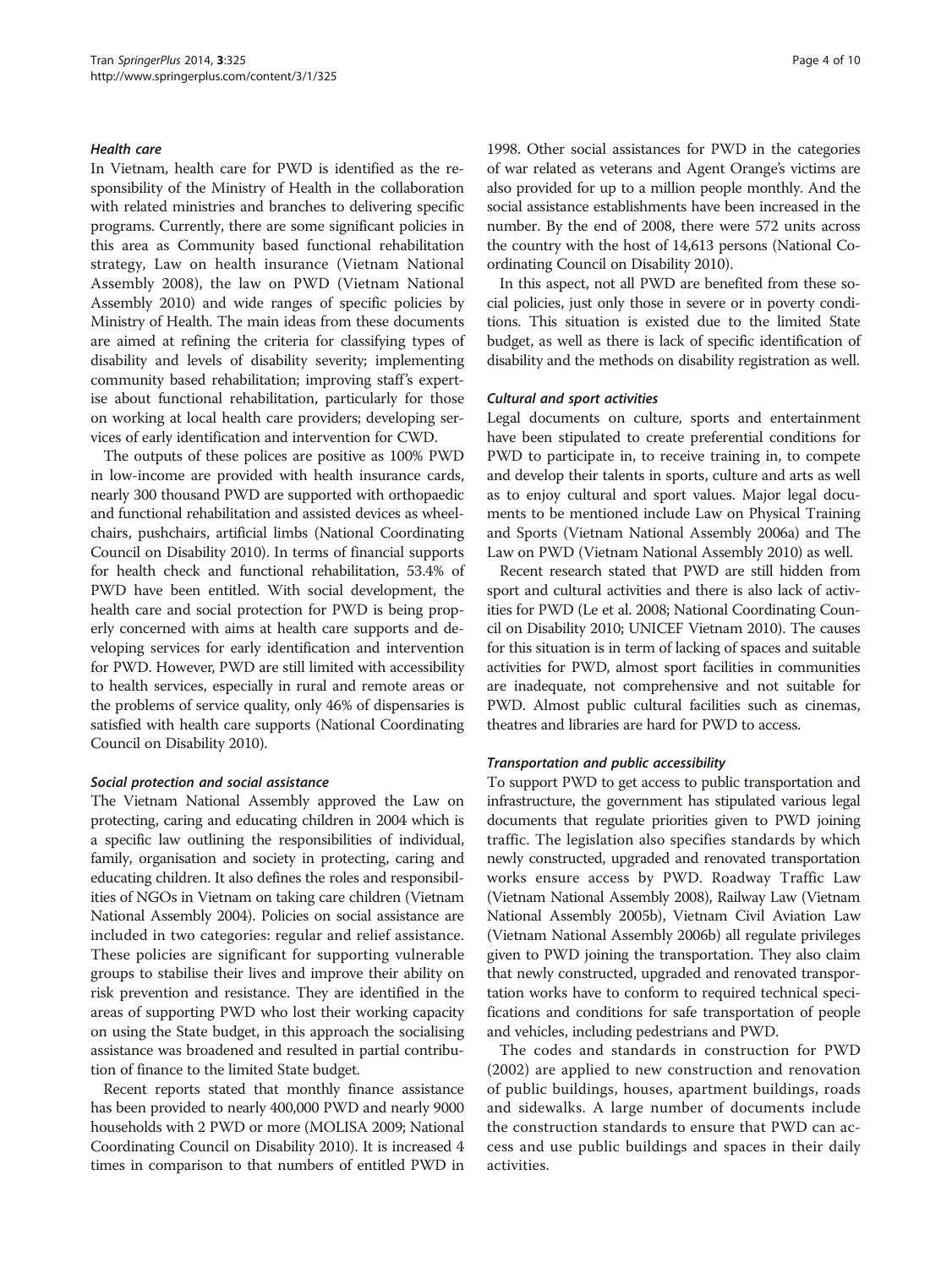Outcomes from these legal and polices are presented in aspects of awareness-raising which made positive impacts on transportation awareness, attitude and behaviour of the community and ensured the technical specifications in constructing, upgrading and renovating transportation works and means. Changes in the reality are quiet slow, only few accessible bus routes are put into operations in some main cities in Vietnam with the free fare for PWD, and only new buildings in big cities are constructed with accessible ways and facilities. There are also lack of accessible public spaces and facilities in almost urban areas.

#### **Summary**

Disability is socially constructed in the Vietnamese legal and policy documents. The main contents for disability are overall for the aspects of the daily life however there are more concerns and investments on the areas of education health care and social supports. There are also specific efforts in making the changes on social settings for them but with limitations on state budgets and specific services and solutions. Disability is not clearly stated in almost legal and policy documents, only the term of people with disabilities was expressed and there is lack of clear classifications of the type and levels of disabilities as well. In the current contexts, with limitations and financial supports and professional activities, the understanding on disability is in the side of the individual model rather than in that of social one.

#### Social construction of disability: survey findings

There are two main questions on this survey section; the first main question is about ideas of research participants on general understanding of disability and the second focuses on the inclusion aspect of daily life of CWD at different social contexts. The disability is identified in its own definition or from ideas on status of CWD in their life. Such formations are also applied to the other two main questions on attitudes and practice toward disability and CWD. Findings from these questions are grouped into the same types of knowledge, attitudes and practice. Structure of this survey is designed in form of knowledge, attitude and practice (KAP), investigating the respondents' knowledge, attitudes and practices on disability itself as well as the life of PWD. All questions, in aspect of disability, are designed as the open-ended ones with Likert Scale's style. They are grouped into 3 main questions with 35 sub-questions relating to the KAP on disability.

### Knowledge on disability

Knowledge on disability is explored in terms of causes, ability of CWD and looking at the limitations of CWD in daily life. Being disabled due to illness, premature birth or by accident are highly acknowledged more than those causes in terms of cultural aspect (in words of cursed family, deserving to family conditions or did bad

things in the past). These statements are scored with positive awareness on disability which is the same with MOLISA survey on this aspect of disability in 2000 (MOLISA [2004\)](#page-8-0) as well as CRS's research in inclusive education in Vietnam (Clarke [2006](#page-8-0)). However, in statement of "the parents have done something bad in their life", 5.7% of respondents agreed with which is the highest response on those statements relating to cultural belief on being disabled situation. By looking at the crosstab of "PWD and PWND", it is found that such disagreement of PWND is higher than that of PWD (77.4% in comparison with 68.4%) in these statements.

Many disability research projects suggested that researchers should concentrate on the abilities rather than the disabilities (Barton and Oliver [1997;](#page-8-0) Le et al. [2008](#page-8-0); Vietnam Government [2010\)](#page-8-0). So, in this survey, another aspect of knowledge on disability is explored in term of abilities of CWD/PWD which are the focuses of statements: CWD can learn in same classroom with CWND, CWD are able to be trained in most vocational skills and CWD can learn at same rate as CWND. Almost respondents agreed to these statements with high percentage: 84.3%, 94.3% and 81.4% respectively. These outcomes demonstrate that there is existence of the belief on looking more on the abilities by the disabled. The disagreed respondents to "CWD are able to be trained in most vocational skills" by PWND and PWD are counted for 1.1% by PWD and 5.3% by PWND, and those to statement of "CWD can learn at same rate as CWND" are 5.8% and 10.5% respectively. By these findings, it is found that respondent from PWD is less believable on the abilities of CWD in compared with those from PWND.

Other aspect of knowledge on disability is about statements of limitations by being disabled. There are three statements: (a) CWD can only participate in limited activities; (b) CWD are unable to actively move; and (c) having a disability effects to a personal intelligence. Almost answers focus agreed on statement of "CWD can only participate in limited activities", meanwhile the disagreed responds to "CWD are unable to actively move" and "having a disability effects to a personal intelligence" are also quite high with 56.2% and 47.2% respectively.

On looking at the mean value, almost all respondents to the statements of "CWD are unable to actively moving" with 2.67 and "a disability effects to a personal intelligence" with 2.81 have their own mean value closed to the range of disagree and no ideas, meanwhile the other have close meaning to agree. Such mean statistic demonstrates the positive knowledge by respondents on areas of ability of CWD.

### Attitudes

Evaluating the attitude in KAP module is one of the main tasks on analysing the continuity of the subject. The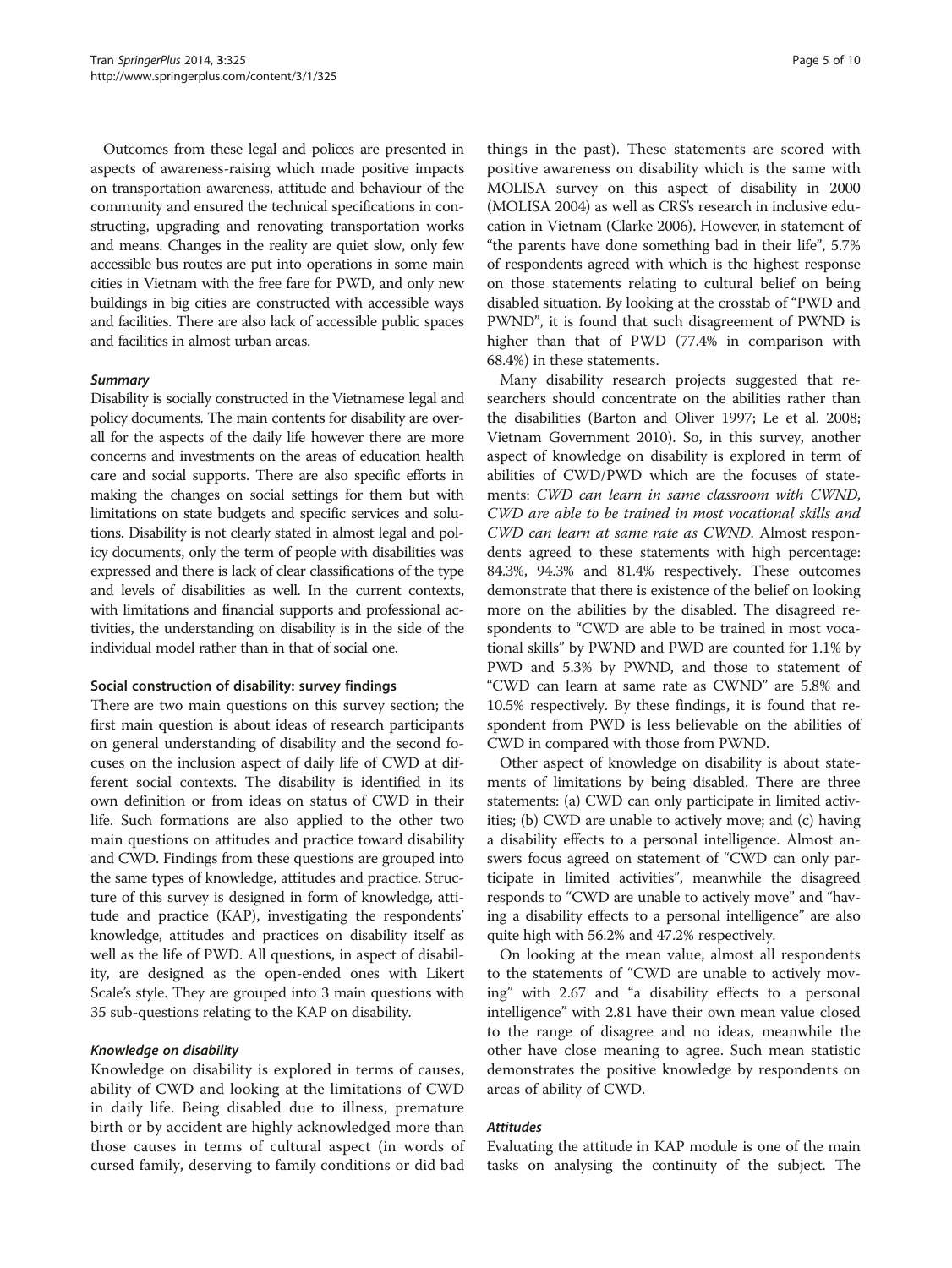research defines the ways people expose their views as well as attitudes to CWD, and life conditions of CWD. The contents in this survey's section includes: (a) Respecting: Respect should be shown to CWD, CWD should be treated like everybody else, CWD should be pity, and CWD should be ignored; (b) Having abilities: CWD needs to learn in an academic education, CWD should be given skill training, PWD work as well as PWND, CWD have more determinations than those with non-disabilities at their age, and (c) Attitudes on having supports by society: CWD should receive charity, CWD should receive charity, CWD are illness, to become a dependant is good choice for CWD, CWD should be called by their distinctive disability for the sake of remembrance, and the community have enough means to create opportunities for CWD to have social integration.

Nearly all respondents (96.2%) agree with "Respect to CWD" and also look at the positive aspects for CWD in term of abilities in studying, vocational training, social service receiving, and having a good determination. In other statements such as being dependant to other family members or society, being ignored and be called by their disability types for the sake of remembrance are disagreed mostly (Table 2).

From this table, the statistics tell about the closet value to strongly disagree or strongly agree option for each statement. Which mean's value closes to 5 has its meaning to be "strongly agree" and vice versa.

In recent research on disability in Vietnam (Le et al. [2008;](#page-8-0) MOLISA [2004\)](#page-8-0), there is a dominant idea on calling CWD with his/her disability for the sake of remembrance, but in this survey, the respondents for such statement in option of "not agreed" are counted for 87.6%. In such

responses, 100% of PWD do not agreed in comparing with 86.3% of PWND.

In analysing differences between PWD and PWND on these statements as a crosstab reference, it is found that:

- Respect to CWD is recognised with highest proportion, with 96.2%. In which, PWND who agreed is higher than that by PWD, with 96.8% and 89.5% severally. However, there is more than two time of disagreement between PWD and PWND for this statement. In other statement of "CWD should be pitted", PWND have their own ideas on agreement higher than those of PWD, nearly 3 times (28.9% to 10.5%).
- On reviewing the statement of "CWD need to have academic education" and "CWD should be given skills' training", almost responds aim at education training, however more PWND agreed in the former statement (95,3% comparing 89.5%) and more PWD agreed in the latter one (89.5 in comparing with 86.3%). It is recommended that CWD have their tendencies on acquiring vocational and training skills. In other aspect, considering the determination character of CWD, which is assumed to be higher than that of CWND, among this statistics PWD have greater agreement than PWND, 78.9% in comparison with 60%.
- In recent research by UNICEF and MOLISA, one of the various recommendations for Vietnam Government is to promote and make good conditions for life of PWD due to less existed social services to them. On looking at the view of respondent on evaluating the existed community activities on assisting PWD on their social

|    | <b>Statements</b>                                                                          | <b>Means</b> |
|----|--------------------------------------------------------------------------------------------|--------------|
|    | Respect should be shown to CWD                                                             | 4.60         |
| 2  | CWD should be treated like everybody else                                                  | 4.51         |
| 3  | CWD do not need to learn an academic education                                             | 4.51         |
| 4  | CWD should be given skill training                                                         | 4.25         |
| 5  | The community have enough means to create opportunities for CWD to have social integration | 4.09         |
| 6  | CWD should receive social services                                                         | 3.88         |
|    | CWD have more determination than those with non-disabilities at their age                  | 3.65         |
| 8  | Could PWD work as well as a person with non-disabilities                                   | 3.64         |
| 9  | CWD should receive charity                                                                 | 3.37         |
| 10 | CWD should be pitied                                                                       | 2.62         |
| 11 | CWD are illness                                                                            | 2.34         |
| 12 | To become a dependant is good choice for a CWD                                             | 1.99         |
| 13 | CWD should be called by their distinctive disability for the sake of remembrance           | 1.58         |
| 14 | CWD should be ignored                                                                      | 1.55         |

Table 2 Means' value of statements relating to knowledge on disability

(ranged from 1 to 5, 1 is strongly disagreed while 5 is strongly agreed).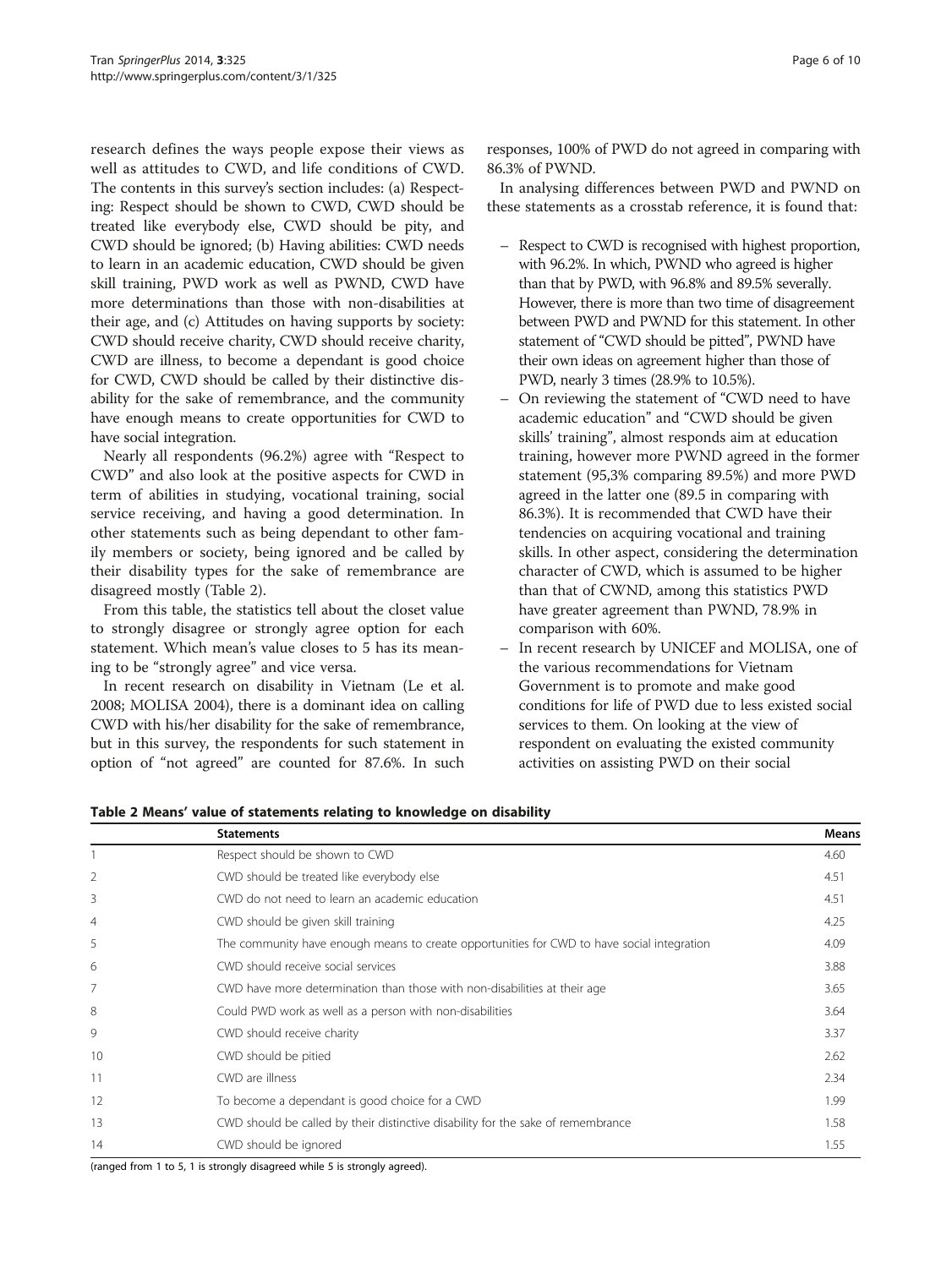integration, disagreement of PWD to this statement is nearly two times higher than of PWND (15.8% in compared with 7.9%). In receiving the community and social services directly, PWD is aware and understanding them more comprehensively.

– There is more people focusing on CWD should receive social services than receiving charity. Meanwhile more PWD disagreed with receiving charity, there is more PWND agreed with "CWD should receiving social service".

There are differences on responding to attitudes to disability in term of some statements, the attitudes almost aim at the positive ones and always focus on the way to have respects to PWD, to create a good conditions for PWD as well as to share the difficulties of PWD in their life.

### **Practices**

This section of survey includes statements about daily activities with CWD in terms of making friend, getting along with, having permission for respondent's kids playing, studying, making friend with, hiring CWD as worker or working with CWD. These statements are present or future probabilities. The answers for these statements are yes/no options (Table 3).

There are past, present and future practices toward CWD/PWD in daily life of the respondents. It seems very positive on these statements; they are expressed with high respondents. In the statement of making friend with PWD/CWD, while 100% of PWD said "yes", just 90.3% of PWND had the same answer.

In statement of "Have you ever given CWD money?" its meaning is closed to those of statement: "CWD should receive charity". In the latter, there is 73.8% of respondents had answered "yes". In other statement, 40% of the respondents said yes to "If you saw a CWD on the street, would you ignore him/her", in which PWD say "yes" higher than PWND does (52.6% in comparing with 38,9%).

Despite of the high number of respondents answering to statement of making friends with CWD/PWD, but there is lower responds relating to "be a close friend of CWD".

There is no doubt that CWD need protection and care in daily life (UNICEF [1989](#page-8-0)), it is recommended that now is time to have more empowering and stimulating approach on taking care with CWD (MOLISA [2004\)](#page-8-0). Excessive care and protection to CWD, in terms of working all for them, isolating at home which lead to social exclusion and segregation, and to economic burden as well as lost productivity (Hanoi People Committee [2011;](#page-8-0) MOLISA [2004\)](#page-8-0). Like all children, CWD need to have education, assistance in order to have self-control on their life, to master their living skills that help them to take-care themselves and to have further contributions to society.

In this aspect on KAP toward disability, it is found that the practical activities, in expressing respondents' ideas, seem very positive, but there is still a negative feedback from PWND about the daily activities of PWD. From the views on daily activities of CWD, there are still limitations on making the inclusive environments for both CWD and CWND to play together. CWD is preferred to play with CWD rather than with CWND and vice versa.

# **Discussions**

Vietnamese government really paid its attentions for the social situation of disability in last 20 years after the "Doi Moi" policy. The immediate applications and realisations of international approaches are so critical for dealing with problems in disability area in Vietnam. All legal documents confirm the equal rights of PWD in daily life that grounds the foundations of social awareness and social supports positively for PWD. They are ensured with their rights to equal participation in social activities, living their life with maximum independence and in social inclusion; being exempt from or paying reduced fees for social services; being provided with health care, functional rehabilitation, education, vocational training, employment, legal support, access to public buildings and transportation, information technology, and cultural, sports and tourist services as well as

Table 3 Frequency of respondents to the practice on disability (%)

| <b>Statements</b>                                                      | Yes $(\% )$ |
|------------------------------------------------------------------------|-------------|
| Would you like to make friend with CWD/PWD?                            | 93.3        |
| Should CWD go to school with your child?                               | 92.4        |
| Could you accept a CWD to be your child's close friend?                | 86.2        |
| If you had a business, would you hire a CWD/PWD?                       | 77.1        |
| Have you ever given CWD money?                                         | 73.8        |
| Would you work for a child with disabilities/people with disabilities? | 60.5        |
| Could you be a close friend to a CWD/PWD?                              | 60.5        |
| Would you work alongside a PWD?                                        | 43.3        |
| If you saw a CWD on the street would you ignore him/her?               | 40          |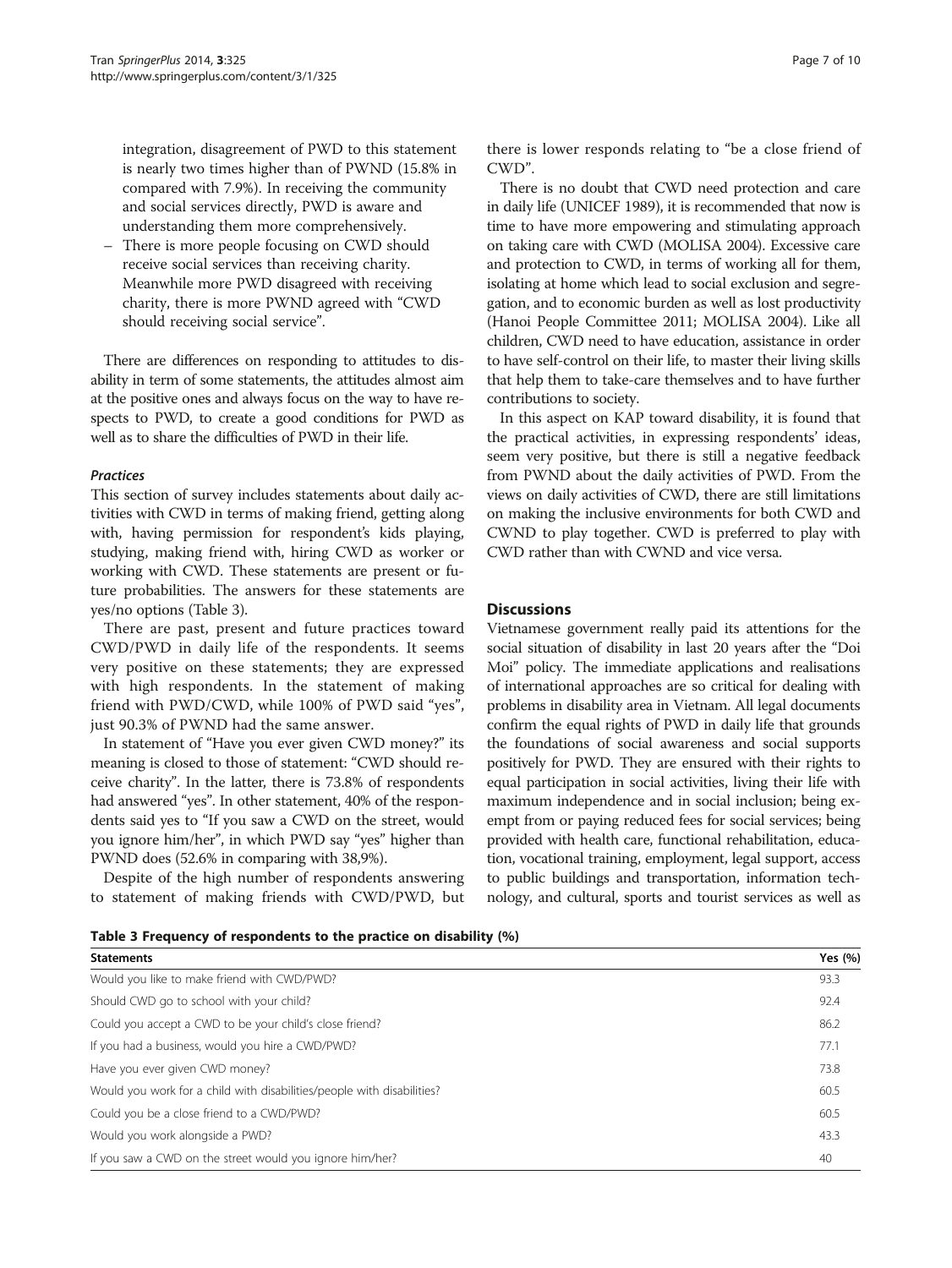other services which are suitable for their type of disability and its levels.

In spite of the difference in some statements in the survey findings about the general understanding of disability, it is found that the KAP on disability is quite positive by both PWD and PWND's views. Such social awareness plays an important key stones for making inclusive society for PWD in general and CWD in particular as well as in all social settings and in daily life. As other research findings expressed, the negative awareness is still existed in not only the research participants but also in society. This situation requires more research on promoting the social awareness on disability as well as having more practical activities and movements to change the social awareness on disability and role of PWD in society.

The definition of disability is not clear and is not mentioned directly in Vietnamese legal and policy documents including the Law on PWD (Vietnam National Assembly [2010\)](#page-9-0). Almost legal documents identify the terms of PWD in general which are based on the WHO classification and its applications in Vietnamese contexts. Such approach to making the term of PWD is socially constructed and based on the social model and the medical model of disability in Vietnamese settings. The change of the name from impairment to disability in legal documents and social policies also contribute the great impacts to the welfare practice to PWD in their life. Almost law documents and social policies confirm the rights and obligations of PWD as well the responsibilities of society. These regulations are made on the directions of creating the good conditions for the individual rights and equality and responsibilities of all societal parties for making the inclusive society for all. The change of its name and contents are the significant signals to make the changes of PWD's social status, from only support given citizens to social contributed people; from being supported to be going to support society and to be responsible for their family, their life and their society.

Approach to making up the legal and policies are based on the human rights, the Vietnamese traditional values, the international documents as well however there are lack social services to promote the policy's efficacy in practice. The Law on PWD (Vietnam National Assembly [2010](#page-9-0)) also pointed out 10 main policy categories that imply the State's commitments on realising the law and policies on disability in its conditions. As the understandings of disability is more preferable on the individual/medical models so there are more policies and their contents focusing on the changes for PWD rather requiring any changes of society comprehensively.

Institutionalised direction is still prominent in policies and in practice on supporting the life of PWD, especially in aspects of the health care, education and social assistance.

The numbers of special institutions and special establishments for social care increased slightly in last decades which need to be reconsidered in the approach of making the inclusive society for all in policy and in practice.

From the survey findings, KAP on disability is quite positive but from previous research found the limitations of PWD in their life, and there are still limitations on social services and facilities for PWD in their daily life and in the community life which are presented in terms of education, employment, health care, transportation, cultural activities… So there is a big gap between the policy and the practice and which need the urged reform of social welfare activities for PWD.

Disability is constructed socially in Vietnamese contexts, with the traditional values of "áo lành đùm áo rách, áo rách ít đùm áo rách nhiều/People support the disabled, the disabled support the severe disabled" or "thương ngươi như thể thương thân/support others as support ourselves" and long-term humanity values. These values are very critical for community support and for mobilising the resources in community life. It's also constructed based on the existed conditions of Vietnam, in approach of economic development. The welfare practice has been delivered for all people at different conditions national wide and it presents the social and human values in its activities.

Law on PWD was approved in 2010 and was effective from early of 2011. It is expected to be the significant milestone on institutionalising the State mission and strategy comprehensively on area of PWD and also on creating a favourable legal condition, equal and unrestricted conditions for the life of PWD. In addition, it is also the background for making the feasible policies and welfare practices as stated in the draft of welfare strategy to 2020: To have the welfare system for all citizens which is modern, sustainable, and suitable with the contemporary economic condition; to enlarge gradually the welfare system's coverage and the social participation in welfare system in order to provide the entitlements of welfare polices to all vulnerable groups by the end of 2020. By the end of the strategy, all people are committed to have the minimum living standards that are suitable with the social and economic development, contributing to the mission of poverty alleviation.

#### Conclusions

In order to make the feasible welfare practice for PWD in Vietnamese contexts, there are following recommendations as:

Firstly, it is expected to have more social activities to promote the understanding of disability that need basing on the social model and including in all social policies and practices; voice of PWD needs to be included also in the policies and strategies relating to the life of PWD.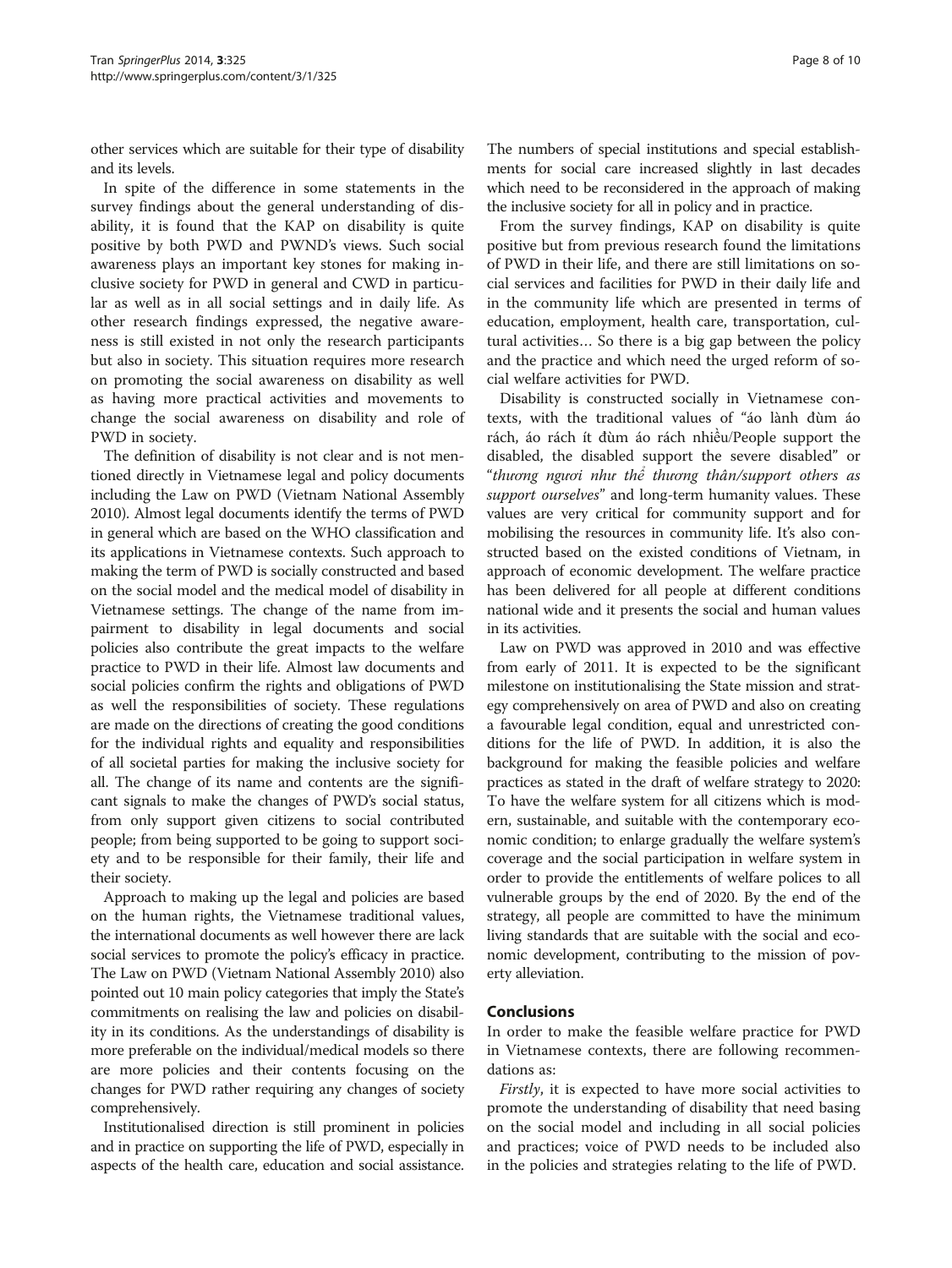<span id="page-8-0"></span>Secondly, in order to implement the policies on disability in practice successfully, the way to making them must consider the voice and the requirements of PWD, and these policies should be based on inclusive approach. The inclusive approach requires the State considerations to not only PWD but also to the life of society and its condition. Further, the welfare policies are also serviced based. Welfare policies are more sustainable and benefited for PWD in the models of its potential services, in this aspect PWD need services for their further social inclusion rather than the relief social supports and assistances.

Thirdly, the law on PWD is the significant tool for regulating the welfare practice to PWD however in order to delivering these activities, it requires to have specific decisions and decree, circular or cross ministries and branches documents in specific areas of daily life. After more than a year of the law approve, there is not any specific document for further instruction. It's expected to have the immediate actions and responses for the law implementations into practice. So, having the directions in policy system is very critical but to have the specific actions and services is more significant.

Fourthly, to promoting the health care for PWD, it is expected to develop the community based programs widely which focus on detection, intervention, and functional recovery for PWD. There is also further consideration on screening and early detecting the disability in childhood. Almost PWD live in lower living standard, so the policies on exemption and reduction of hospital fees and charges should be feasible and practical as well as providing the free health insurance cards to all PWD.

Fifthly, in area of education for PWD, communication should be used as a tool to enhance the social awareness of both PWD and PWND on the advantages of education, inclusive education for themselves and society. Recent recommendations from NCCD and organisations of PWD express the ideas on further developing the special education for PWD, but in inclusive approach it needs more activities, national budgets and strategy on inclusive education, so inclusive education should be the core content of education for PWD.

Sixthly, employment is one of significant tool for PWD realising their independence living. In order to make all favourable conditions for PWD on getting a suitable job, the vocational training model and policies are very important which need specialised basing on individuals needs and complied with the workplace demands. It is also required to have incentive policies for encouraging vocational training and on site employment for PWD.

And finally, other supports for PWD in terms of social supports, cultural and sport activities and accessibility in transportation and public spaces are very low quality and quantity. The State and welfare system must pay more attentions and create more policies and actions plan in

these aspects in order to make the life of PWD socially included.

#### Competing interests

The author declares that he has no competing interests.

#### Authors' information

Tran Van Kham, finished his PhD in Social Work and Social Policy, from University of South Australia in 2012. He is currently working as Deputy-Director of Office for Research Affairs, Hanoi University of Social Sciences and Humanities-Vietnam. His recent published papers and his main research are on social work, community development, disability, social inclusion and community cohesion. Correspondence to Tran Van Kham at: khamtv@ussh.edu.vn.

#### Acknowledgement

This paper is developed and supported by the current research project funded by Vietnam National University-Hanoi, title "Children with Physical Disabilities in Hanoi: Experiences and Practical Approaches" (2014–2016).

#### Received: 22 March 2014 Accepted: 21 May 2014 Published: 28 June 2014

#### References

- Barton L, Oliver M (1997) Disability studies: past, present and future. The Disability Press, Leeds
- Clarke H (2006) Preventing social exclusion of disabled children and their families., Retrieved 05 March, 2014, from<http://www.wwda.org.au/hclarke1.pdf>
- Crotty M (1998) The foundations of social research: meaning and perspective in the research process. Allen & Uwin, Sydney
- Hanoi People Committee (2011) Overview of Hanoi., Retrieved 18 March, 2014, from<http://hanoi.gov.vn/web/guest/diachihanoi>
- Le DB, Khuat HT, Nguyen VD (2008) People with disabilities in Vietnam: findings from a social survey at Thai Binh, Quang Nam, Da Nang and Dong Nai. National Political Publishing House, Hanoi
- MOLISA (2004) Situational analysis on children with disabilities in Vietnam/Phân tích tình hình trẻ em khuyết tật ở Việt Nam. Labour and Social Publishing House, Hanoi
- MOLISA (2009) Báo cáo tổng kết tình hình thi hành Pháp lệnh về người tàn tật và các văn bản liên quan/Report on implementing the Ordinance of PWD and related social policies. MOLISA, Hanoi
- National Coordinating Council on Disability (2010) 2010 annual report on status of people with disabilities in Vietnam. Labor and Social Affair Publishing House, Hanoi
- The United States Agency for International Development (2005) Vietnam disability situation assessment and program review., Retrieved 20 December, 2013, from [http://pdf.usaid.gov/pdf\\_docs/PDACF476.pdf](http://pdf.usaid.gov/pdf_docs/PDACF476.pdf)
- Tran K (2013) Overview of social constructionism and its potential applications for social work education and research in Vietnam. Vietnam National University-Hanoi. J Soc Sci 29(4):30–37
- Tran K (2014) Exploring the experience of children with disabilities at school settings in Vietnam context. SpringerPlus 3(1):103, Retrieved 29 March 2014 from<http://www.springerplus.com/content/3/1/103>
- UNESCO (1984) The Slamanca statement framework for action., Retrieved 28 April 2014, from [www.unesco.org/education/pdf/SALAMA\\_E.PDF](http://www.unesco.org/education/pdf/SALAMA_E.PDF)
- UNICEF (1989) Convention on the rights of the child. Unicef Press, Denmark
- UNICEF Vietnam (2010) An analysis of the situation of children in Viet Nam 2010., Retrieved 31 December, 2013, from [http://www.un.org.vn/en/publications/](http://www.un.org.vn/en/publications/publications-by-agency/doc_view/179-an-analysis-of-the-situation-of-children-in-viet-nam-2010.html) [publications-by-agency/doc\\_view/179-an-analysis-of-the-situation-of-children](http://www.un.org.vn/en/publications/publications-by-agency/doc_view/179-an-analysis-of-the-situation-of-children-in-viet-nam-2010.html)[in-viet-nam-2010.html](http://www.un.org.vn/en/publications/publications-by-agency/doc_view/179-an-analysis-of-the-situation-of-children-in-viet-nam-2010.html)
- United Nations (2006) Convention on the Rights of Persons with Disabilities., Retrieved 29 November 2013, from [http://www.un.org/disabilities/default.](http://www.un.org/disabilities/default.asp?id=259) [asp?id=259](http://www.un.org/disabilities/default.asp?id=259)
- Vietnam Government (2010) Vietnam's 2011–2020 social economic development strategy., Retrieved 12 January, 2014, from [http://chinhphu.vn/portal/page/](http://chinhphu.vn/portal/page/portal/chinhphu/chinhsachphattrienkinhtexahoi) [portal/chinhphu/chinhsachphattrienkinhtexahoi](http://chinhphu.vn/portal/page/portal/chinhphu/chinhsachphattrienkinhtexahoi)
- Vietnam National Assembly (1998) Pháp lệnh người tàn tật., Retrieved 26 December 2013 from [http://www.moj.gov.vn/vbpq/Lists/Vn%20bn%20php%](http://www.moj.gov.vn/vbpq/Lists/Vn%20bn%20php%20lut/View_Detail.aspx?ItemID=7564) [20lut/View\\_Detail.aspx?ItemID=7564](http://www.moj.gov.vn/vbpq/Lists/Vn%20bn%20php%20lut/View_Detail.aspx?ItemID=7564)
- Vietnam National Assembly (2002) Luật lao động., Retrieved 29 December 2013 from [http://www.moj.gov.vn/vbpq/Lists/Vn%20bn%20php%20lut/](http://www.moj.gov.vn/vbpq/Lists/Vn%20bn%20php%20lut/View_Detail.aspx?ItemID=22529) [View\\_Detail.aspx?ItemID=22529](http://www.moj.gov.vn/vbpq/Lists/Vn%20bn%20php%20lut/View_Detail.aspx?ItemID=22529)